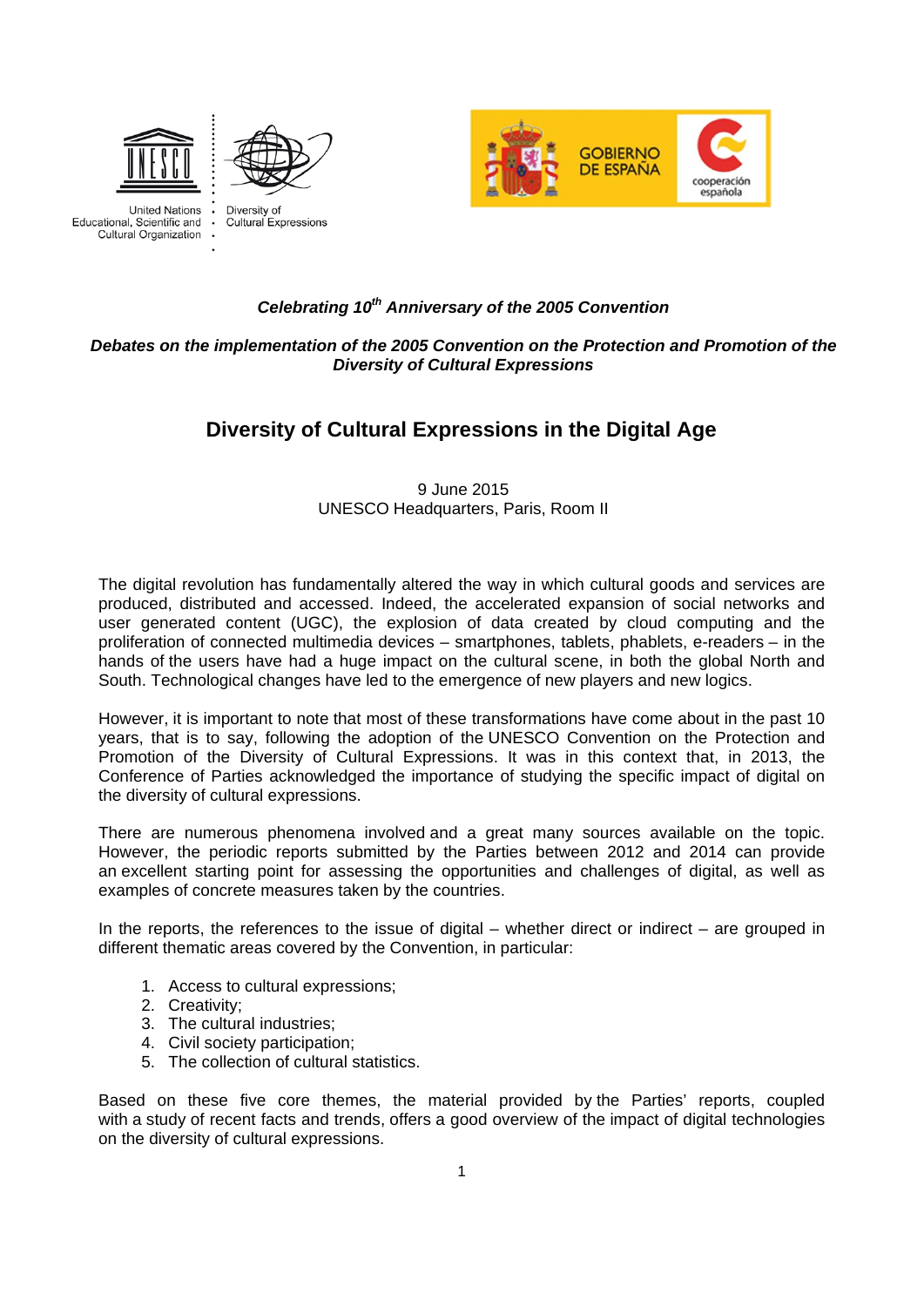## **Opportunities**

In the first place, the digital age represents a remarkable opportunity in terms of access. Indeed, thanks to new technologies, the public can enjoy cultural offerings more easily, quickly and cheaply. Such changes are 'democratizing' in that they allow more people to access these cultural goods and services. Digital innovations can especially help to integrate persons belonging to minorities and reduce the digital divide between urban and rural populations. Whatever the case, it is evident that the current supply of cultural offerings far surpasses that of any previous period.

The new technological possibilities have resulted not only in a growth in the consumption of digital content but also in a creative explosion and new forms of cultural production. Digital technologies certainly tend – at least in theory – to eliminate geographical and social barriers to creation.

Similarly, the digital era may represent an extraordinary opportunity for the cultural industries. The advantages are offered mainly in terms of greater competitiveness, the opening up of new markets, more efficient distribution, direct communication with consumers thanks to social networks and the emergence of new business models.

New technologies also constitute a step forward in terms of public awareness and civil society participation. Indeed, thanks to social networks, the public sector can provide mass dissemination of different cultural activities. Civil society, for its part, finds in these networks a powerful instrument for active and instantaneous participation.

Lastly, but no less importantly, new technologies can contribute to the compilation of statistics and information. An analysis based on Big Data, for example, can open the door to a new understanding of the diversity of cultural expressions.

## **Barriers**

Nevertheless, there are numerous obstacles that prevent the abovementioned possibilities from being fully exploited. First of all, many regions of the world suffer from inadequate infrastructure (in terms of both devices as well as connectivity) and insufficient digital literacy among users/consumers. Without these requirements, the benefits of digital cannot be taken advantage of.

Despite the increasing user-friendliness of these tools, it is important to note that creators today are sometimes not equipped with the necessary technical expertise. In addition, the legal implications of remixing and other related methods are not always sufficiently clear to new artists.

A lack of know-how to produce high-quality digital content also affects companies. In addition, the migration of entire sectors  $-$  such as TV or cinema  $-$  to the new standards can prove highly complex or burdensome. Moreover, analogue industries tend to have little contact with the world of the Web, which makes the exploration of new models difficult.

With regard to civil society participation, the fact that older generations use social networks less often is no doubt a barrier to the full integration of these sectors.

In terms of statistics, many public sector units and institutions in general point to the lack of information available on digital culture. In addition, training technical teams tends to be complex and the links between the different units that collect cultural data are not always firmly established.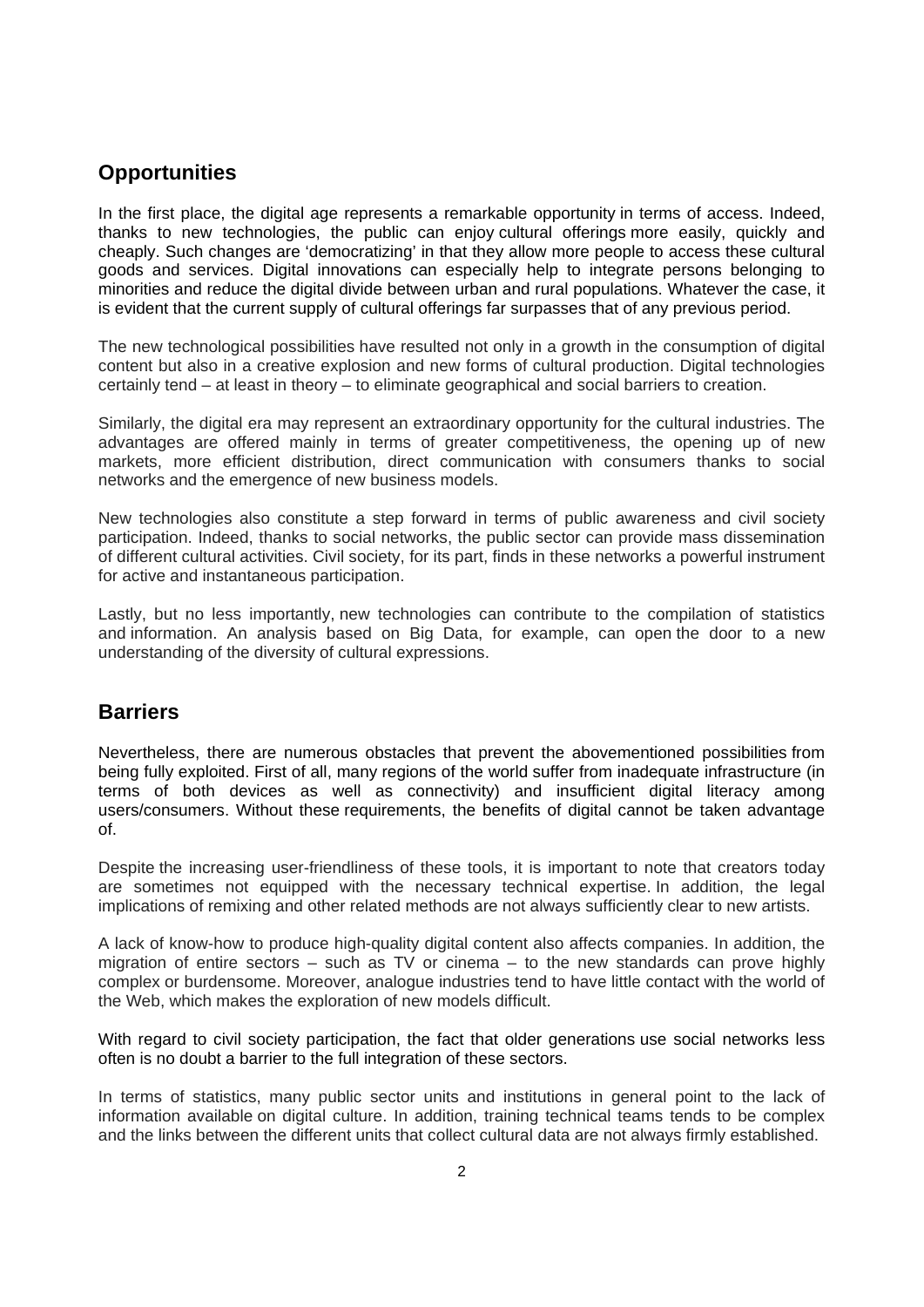# **Threats**

The digital age not only brings with it obstacles but also generates new dangers. Firstly, the big online platforms usually originate from a small number of countries, which may mean a disproportionate advantage for content in English, for example, to the detriment of content in local languages. At the same time, these platforms sometimes make use of proprietary and closed formats, which jeopardizes interoperability. Furthermore, the algorithms employed by these platforms are not always transparent and may lead to a "filter bubble" around the user – quite the reverse of a shared cultural world.

Also within the realm of access, it should be noted that despite their potential to bridge the gap between urban and rural populations, and to integrate persons belonging to minorities, new technologies can produce the opposite effect: sometimes they merely increase the disparity between wealthy sectors – endowed with better devices and Internet connections – and the poorer classes. Indeed, many technology transfer initiatives based solely on the provision of devices may reinforce pre-existing inequalities.

In the area of creativity, we can mention the risk that artists today might no longer be sufficiently well paid. There is also another threat, linked to the lack of strategies for preserving modern-day cultural creations: few countries have an electronic legal deposit system in place, and in such a context there is a danger that the diversity of cultural expressions might literally have no backup.

Increasing digitization can also lead to the disappearance of many traditional cultural circuits for distribution and dissemination (such as physical bookstores). In addition, the new Internet-based distributors also wield much greater legal and fiscal power than do SMEs, which represents an excessive competitive advantage. On top of this, digital piracy undermines the economic sustainability of all the formal actors.

With regard to statistics, in contrast to the difficulties experienced by countries when compiling cultural information, the large private platforms have such mastery of Big Data that they are better placed to know the local cultural trends than the public sector itself.

#### **Measures**

Numerous measures have been carried out with the aim of seizing opportunities, overcoming obstacles and mitigating the threats associated with digital.

In the area of access, in the South as well as the North, investments in telecommunications infrastructure are multiplying, particularly in rural areas. As is evident from the periodic reports, dozens of countries are incorporating digital tools into public media or providing devices for schools, museums, libraries and cultural centres. This broad spectrum of initiatives is usually grouped together in national ICT programmes.

In the realm of creativity, countries are opting to award prizes for digital creation, offering technical training, sponsoring artistic experimentation residences and setting up digital creation centres.

With regard to the cultural industries, the range of support policies is also extremely wide, mainly in terms of assistance for digitization and modernization projects in publishing, music and cinema.

When it comes to encouraging civil society participation, the Parties utilize new technologies in a variety of ways. This can involve social networks, mobile applications and text messages used to